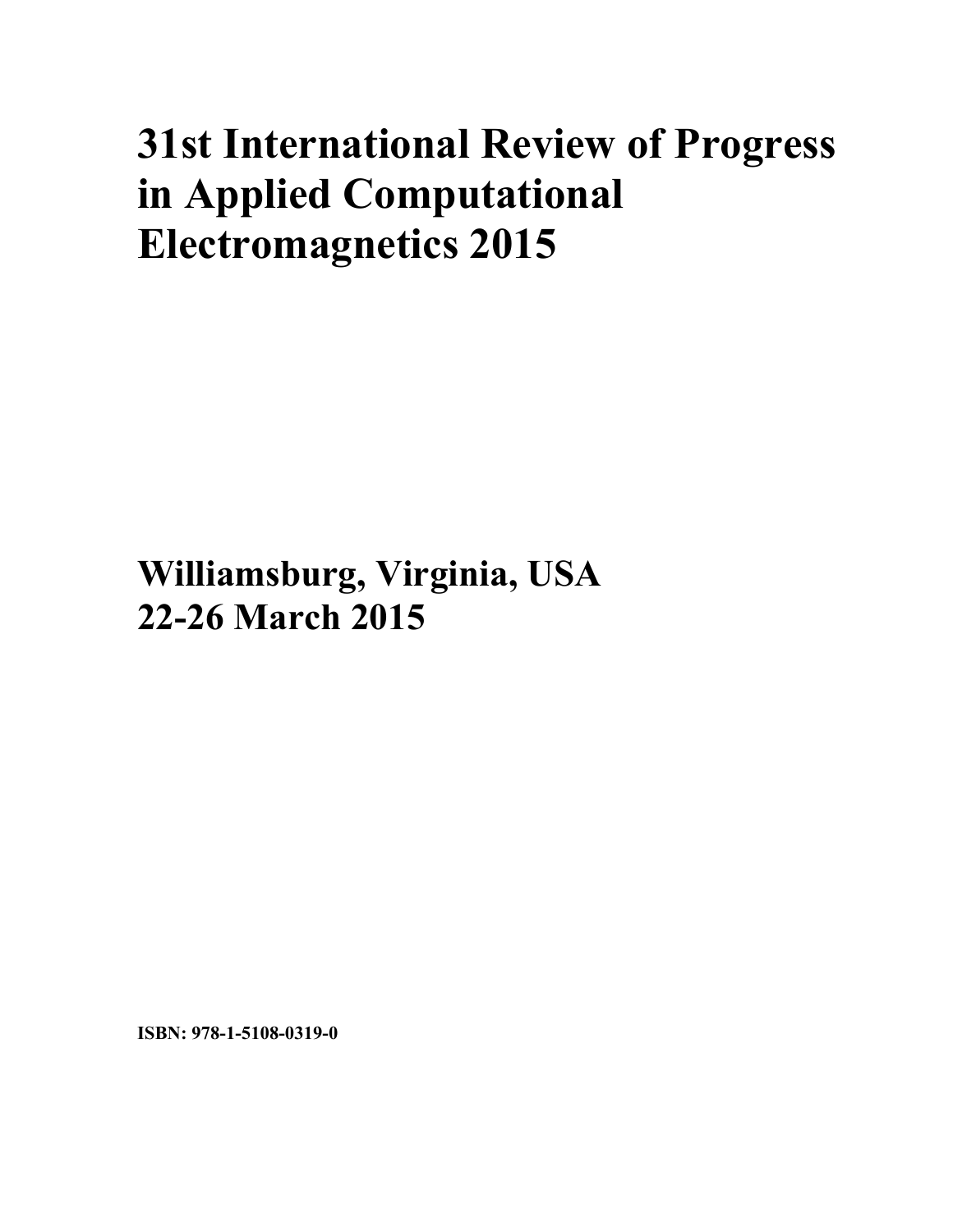**Printed from e-media with permission by:** 

Curran Associates, Inc. 57 Morehouse Lane Red Hook, NY 12571



**Some format issues inherent in the e-media version may also appear in this print version.** 

Copyright© (2015) by The Applied Computational Electromagnetics Society (ACES) All rights reserved.

Printed by Curran Associates, Inc. (2015)

For permission requests, please contact The Applied Computational Electromagnetics Society (ACES) at the address below.

The Applied Computational Electromagnetics Society (ACES) ECE Department, Room EC-3983 10555 West Flagler Street Miami, FL 33174

Phone: (662) 915-5382 Fax: (662) 915-7231

atef@olemiss.edu

# **Additional copies of this publication are available from:**

Curran Associates, Inc. 57 Morehouse Lane Red Hook, NY 12571 USA Phone: 845-758-0400 Fax: 845-758-2634 Email: curran@proceedings.com Web: www.proceedings.com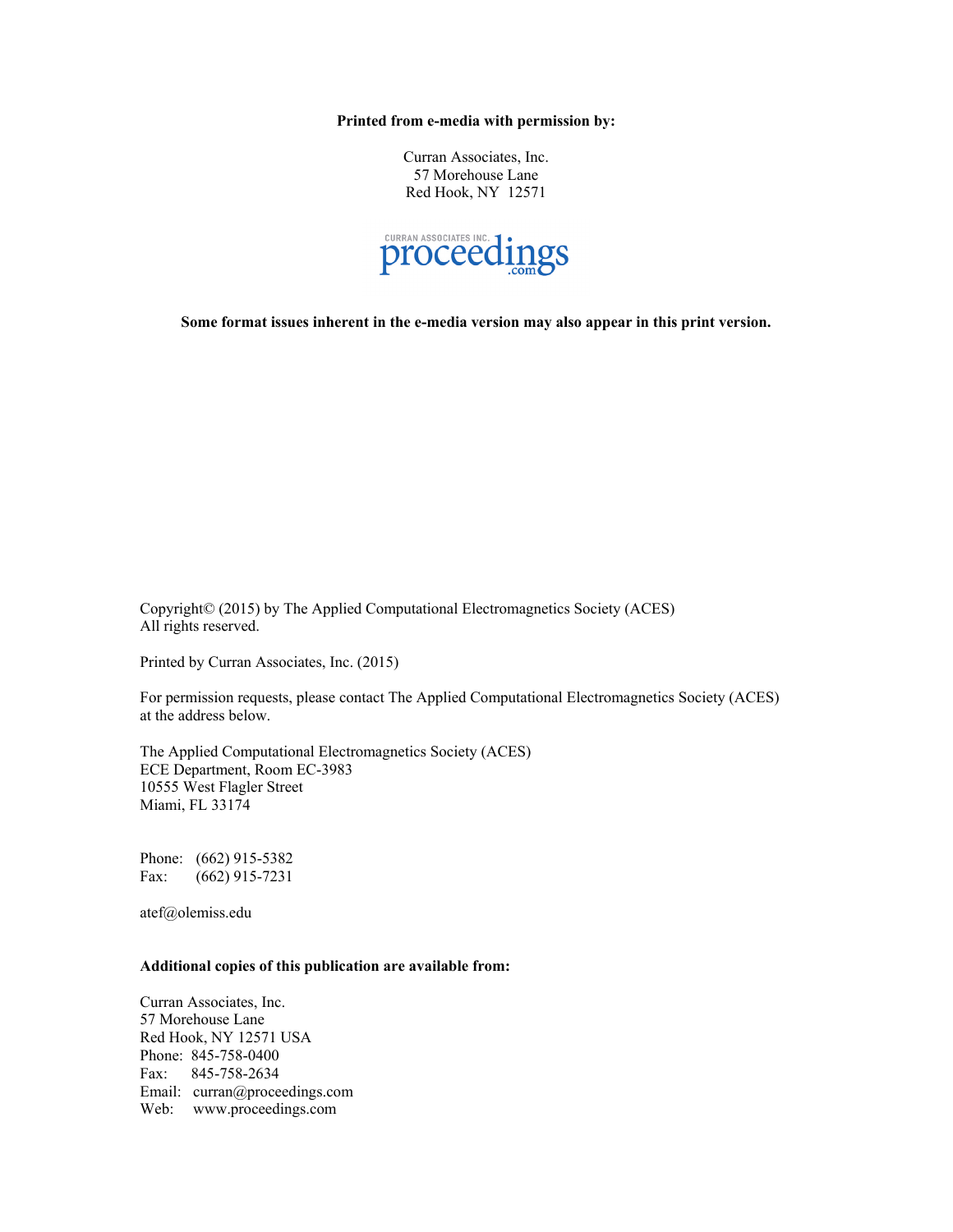# **TABLE OF CONTENTS**

# **SESSION 1 – KEYNOTE SPEAKER**

| Uwe Schramm                                                                                   |           |
|-----------------------------------------------------------------------------------------------|-----------|
| <b>SESSION 2 – PLENARY TALK - 1</b>                                                           |           |
| Mahbub Hoque                                                                                  |           |
| <b>SESSION 3 – PLENARY TALK - 2</b>                                                           |           |
| Randy Haupt                                                                                   |           |
| <b>SESSION 4 – ANTENNA APPLICATIONS - I</b>                                                   |           |
| A Sephettly: Destifier Design using FM Simulation Teals for DF Francy Harvesting Applications | $\Lambda$ |

| Hakan P. Partal, Mehmet Ali Belen, Sibel Zorlu-Partal, Ahmed Tahir Ince   |  |
|---------------------------------------------------------------------------|--|
|                                                                           |  |
| Sami Barmada, Paolo Mezzanotte, Luca Roselli, Mauro Tucci                 |  |
|                                                                           |  |
| Payam Nayeri, Roger Hasse, Veysel Demir, Atef Z. Elsherbeni, Darko Kajfez |  |
|                                                                           |  |
| Mfon C. Uko, Sunday C. Ekpo, Ubong Ukommi, Rupak Kharel                   |  |
|                                                                           |  |
| M. Mohandes, N. Tasadduq, S. Aliyu, M. Deriche                            |  |

# **SESSION 5 – MODELING OF LARGE PHASED ARRAYS**

| Stephen Essman, Joshua Mahaffev, Thomas Fontana, Victor Sanchez, Steven Eason |  |
|-------------------------------------------------------------------------------|--|
|                                                                               |  |
| Mingfeng Xue, Jian-Ming Jin                                                   |  |
|                                                                               |  |
| Zhen Peng                                                                     |  |
|                                                                               |  |
| Michael Y. Lee, Rick W. Kindt, Marinos N. Vouvakis                            |  |

# **SESSION 6 – ELECTROMAGNETICS AND ANTENNA EDUCATION**

| Kyle Patel, Payam Nayeri, Atef Elsherbeni               |  |
|---------------------------------------------------------|--|
|                                                         |  |
| Sandeep Palreddy, Theodore K. Anthony, Amir I. Zaghloul |  |
|                                                         |  |
| Veysel Demir, Steffen Kist                              |  |

# **SESSION 7 – COMPRESSIVE SENSING**

| Xiong Wang, Tao Oin, Russell S. Witte, Hao Xin                 |  |
|----------------------------------------------------------------|--|
|                                                                |  |
| Ahmad Hoorfar, Wenji Zhang                                     |  |
|                                                                |  |
| Zhihui Zhu. Michael B. Wakin                                   |  |
|                                                                |  |
| M. Stiefel, M. Leigsnering, A. M. Zoubir, F. Ahmad, M. G. Amin |  |
|                                                                |  |
| Vinh Dang, Ozlem Kilic                                         |  |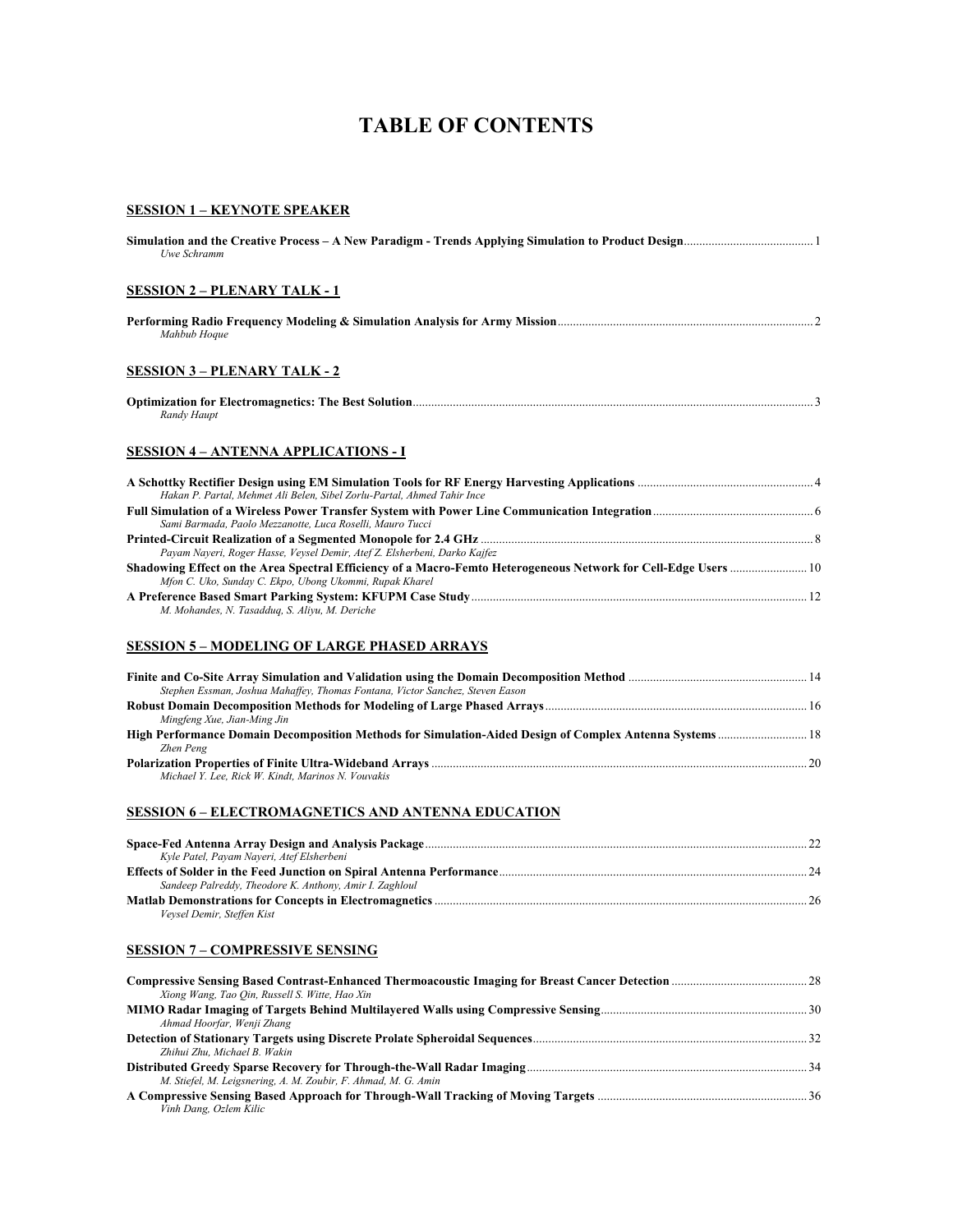| Depeng Yang, Husheng Li, Gregory Peterson, Aly E. Fathy |    |
|---------------------------------------------------------|----|
|                                                         | 40 |
| Xiaging Yang, Bo Li, Athina P. Petropulu                |    |

# **SESSION 8 – NANO-ELECTROMAGNETICS**

| Zhi Hao Jiang, Lan Lin, Ding Ma, Douglas H. Werner, Zhiwen Liu, Theresa S. Mayer                          |  |
|-----------------------------------------------------------------------------------------------------------|--|
|                                                                                                           |  |
| Mario F. Pantoja, Safae El-Amrani, Daniel Romero-Mateos, A. R. Bretones, Salvador G. Garcia               |  |
|                                                                                                           |  |
| Michael F. Finch. Brian A. Lail                                                                           |  |
| Jeremy A. Bossard, Lan Lin, Douglas H. Werner                                                             |  |
| Enhancing Scattering and Absorption in Two-Dimensional Layered Material Systems with Surface Plasmons and |  |
| $\sim$ 50                                                                                                 |  |
| Bablu Mukherjee, Ergun Simsek                                                                             |  |
| Yifei Shi, Ismail E. Uysal, Ping Li, H. Arda Ulku, Hakan Bagci                                            |  |
|                                                                                                           |  |
| Christos Argyropoulos                                                                                     |  |

# **SESSION 9 – STUDENT PAPER COMPETITION**

| Tianjian Lu, Jian-Ming Jin                                                                                                                       |  |
|--------------------------------------------------------------------------------------------------------------------------------------------------|--|
| Yassine Ait-El-Aoud, Adil-Gary Kussow, Alkim Akvurtlu                                                                                            |  |
| Richard P. Uber, Aihua W. Wood                                                                                                                   |  |
| N. Hendijani, J. Cheng, R. J. Adams, J. C. Young                                                                                                 |  |
| Bangda Zhou, Dan Jiao                                                                                                                            |  |
| Finite Element Implementation of the Generalized-Lorenz Gauged A-@ Formulation for Low-Frequency Circuit<br>Yan Lin Li, Sheng Sun, Weng Cho Chew |  |
| Vinh Dang, Ozlem Kilic                                                                                                                           |  |
| MRI Induced Heating for Fully Implanted, Partially Implanted and Minimum Implanted Medical Electrode                                             |  |
| Oi Zeng, Jianfeng Zheng, Ji Chen                                                                                                                 |  |
| Samaneh Esfandiarpour, Ali Frotanpour                                                                                                            |  |
| Kyle Patel, Payam Nayeri, Atef Elsherbeni                                                                                                        |  |

# **SESSION 10 – ADVANCED FEM/MOM MODELING AND DESIGN**

| Slawomir Koziel, Adrian Bekasiewicz                        |  |
|------------------------------------------------------------|--|
|                                                            |  |
| Caicheng Lu, Xiande Cao, Ali Frotanpour                    |  |
|                                                            |  |
| T. Khajah, G. Hou                                          |  |
|                                                            |  |
| Alistair P. Duffy, Gang Zhang, Slawomir Koziel, Lixin Wang |  |
|                                                            |  |
| Jin Cheng, R. J. Adams, J. C. Young, M. A. Khayat          |  |
|                                                            |  |
| Wenwen Chai, Dan Jiao                                      |  |
|                                                            |  |
| John Shaeffer                                              |  |
|                                                            |  |
| Oin S. Liu, Sheng Sun, Weng Cho Chew                       |  |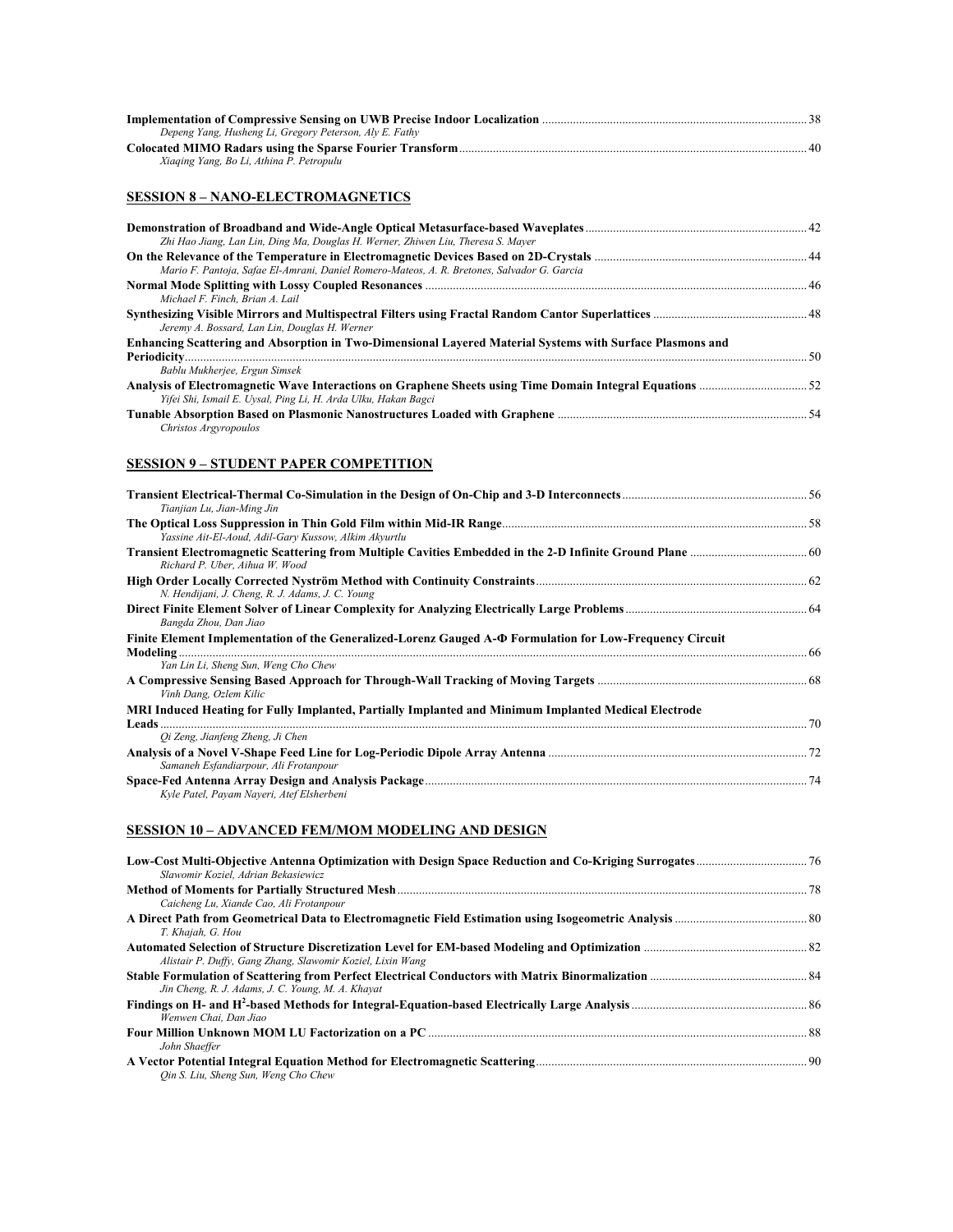| Tian Xia, Hui Gan, Michael Wei, Weng Cho Chew, Henning Braunisch, Zhiguo Qian, Kemal Aygun, Alaeddin Aydiner       |  |
|--------------------------------------------------------------------------------------------------------------------|--|
| <b>SESSION 11 – PLENARY TALK - 3</b>                                                                               |  |
| Dejan S. Filipovic                                                                                                 |  |
| <b>SESSION 12 - PLENARY TALK - 4</b>                                                                               |  |
| Alireza Baghai-Wadji                                                                                               |  |
| <b>SESSION 13 - ADVANCED ELECTROMAGNETIC MODELING METHODS - I</b>                                                  |  |
| Tianjian Lu, Jian-Ming Jin, Er-Ping Li                                                                             |  |
| Lin E. Sun                                                                                                         |  |
| Yifeng Oin, Donovan E. Brocker, Chenming Zhou, Jingcheng Li, Joseph Waynert, Pingjuan L. Werner, Douglas H. Werner |  |
| Lincan Yan, Carl Sunderman                                                                                         |  |

**Method for Determining Statistical Mean and Variance of Electromagnetic Energy in Coupled Rooms**...........................................104 *Louis Kovalevsky, Robin S. Langley* 

# **SESSION 14 – HARDWARE AND SOFTWARE ACCELERATION TECHNIQUES**

| Near-Field Interactions for Micro-Doppler Signature of Human Motion in Forest using FMM on Hybrid |
|---------------------------------------------------------------------------------------------------|
|                                                                                                   |
| Nghia Tran, Vinh Dang, Ozlem Kilic                                                                |
|                                                                                                   |
| Vevsel Demir                                                                                      |
|                                                                                                   |
| Lingze Zhang, Yongxing Du, Daocheng Wu                                                            |
|                                                                                                   |
| Alfonso Breglia, Amedeo Capozzoli, Claudio Curcio, Angelo Liseno                                  |

# **SESSION 15 – NUMERICAL MODELING OF OPTICAL/IR ANTENNAS AND METAMATERIALS**

| Yongjun Huang, Guangjun Wen, Jian Li |  |
|--------------------------------------|--|
|                                      |  |
| Yuancheng Xu, Brian A. Lail          |  |
|                                      |  |
| Nowrin H. Chamok. Mohammad Ali       |  |

# **SESSION 16 – EM MODELING USING FEKO**

| Martin Vogel                                                                                                         |  |
|----------------------------------------------------------------------------------------------------------------------|--|
|                                                                                                                      |  |
| Christian W. Hearn. William A. Davis                                                                                 |  |
|                                                                                                                      |  |
| A. J. Fenn, D. J. Pippin, D. Hogan, C. M. Lamb, F. G. Willwerth, H. M Aumann, J. P. Doane                            |  |
|                                                                                                                      |  |
| Gopinath Gampala, C. J. Reddy                                                                                        |  |
|                                                                                                                      |  |
| Gopinath Gampala, C. J. Reddy                                                                                        |  |
|                                                                                                                      |  |
| Marianne Bingle, Andrés Garcia-Aguilar, Frank Illenseer, Ulrich Jakobus, Evan Lezar, Mary Longtin, Johann Van Tonder |  |
|                                                                                                                      |  |
| William N. Kefauver, Dejan S. Filipovic                                                                              |  |
|                                                                                                                      |  |
| Payam Nayeri, Atef Z. Elsherbeni, Randy L. Haupt, Fan Yang                                                           |  |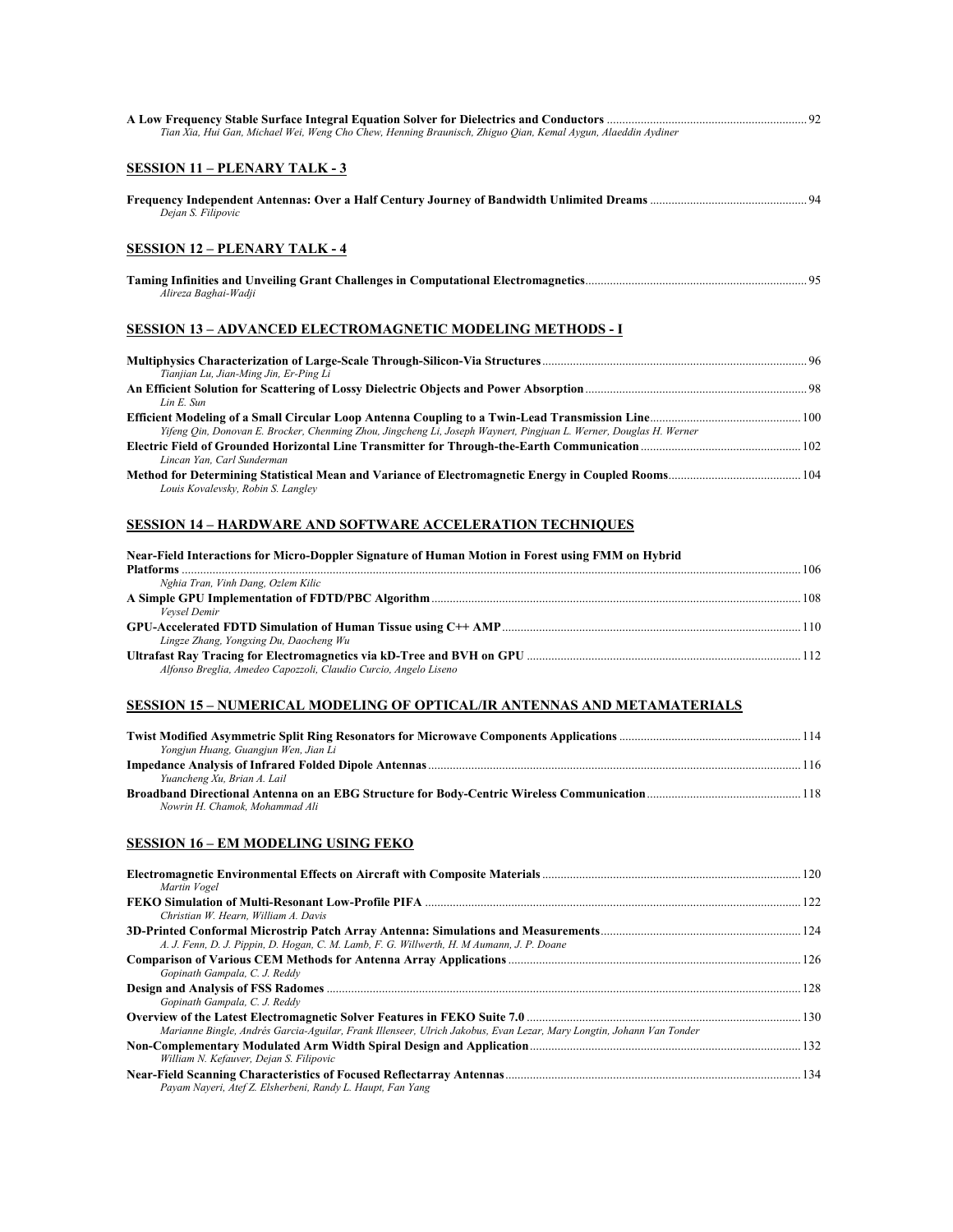| William O'Keefe Coburn                                                                                     |  |
|------------------------------------------------------------------------------------------------------------|--|
|                                                                                                            |  |
| Lars J. Foged, Lucia Scialacqua, Francesco Saccardi, Francesca Mioc, Javier L. A. Quijano, Giuseppe Vecchi |  |
|                                                                                                            |  |
| Garrett R. Hoch, Payam Nayeri, Atef Elsherbeni                                                             |  |

# **SESSION 17 – ADVANCED ELECTROMAGNETIC MODELING METHODS - II**

| Giovanni Franco Crosta                                                                                   |     |
|----------------------------------------------------------------------------------------------------------|-----|
| Domain Decomposition Method using Integral Equations and a Boundary Condition Impedance for Solving Wave |     |
| Julien Maurin, André Barka, Vincent Gobin, Xavier Juvigny                                                |     |
| Chang-Woo Park                                                                                           |     |
| Siming Yang, Jiming Song                                                                                 |     |
| Zhen Peng, Brian Mackie-Mason                                                                            |     |
| Sang Kyu Kim, A. F. Peterson                                                                             | 152 |
| Quang Nguyen, Ozlem Kilic                                                                                |     |
| Kamalesh Sainath, Fernando L. Teixeira                                                                   |     |
| C. M. Rowell, K. Y. Szema                                                                                |     |
| Jiefu Chen                                                                                               |     |
| A Physics-based Reduced Order Basis Method (RBM) for Rapid and Accurate Computations of Large-Scale EM   | 162 |
| Vijaya Shankar, Dale Ota, Touraj Sahely, William Hall                                                    |     |

# **SESSION 18 – ELECTROMAGNETIC METAMATERIALS AND METASURFACES**

| Ferrite Based Tunable Metamaterials for the Applications of Electromagnetic Wave Controlling and Absorbing 164<br>Yongjun Huang, Guangjun Wen, Jian Li |  |
|--------------------------------------------------------------------------------------------------------------------------------------------------------|--|
|                                                                                                                                                        |  |
| Gregory A. Talalai, Timothy J. Garner, Steven J. Weiss, Amir I. Zaghloul                                                                               |  |
| F. Chen. E. Semouchkina                                                                                                                                |  |
| Zhi Hao Jiang, Douglas H. Werner                                                                                                                       |  |
|                                                                                                                                                        |  |
| Navaneeth Premkumar, Franklin Manene, Brian A. Lail                                                                                                    |  |
|                                                                                                                                                        |  |
| Yong Mao Huang, Tao Huang, Zhenhai Shao                                                                                                                |  |
| Seth A. McCormick. William O. Coburn                                                                                                                   |  |
| Morteza Karami, Michael A. Fiddy                                                                                                                       |  |
| Anne I. Mackenzie                                                                                                                                      |  |
| Venkateshwar V. Reddy, Nvsn Sarma                                                                                                                      |  |
| Mehdi Bahdorzadeh Ghandehari, Nooshin Feiz, H. Bolandpour                                                                                              |  |

# **SESSION 19 – FINITE-DIFFERENCE TIME-DOMAIN METHOD: THEORY AND APPLICATIONS**

| Yunlong Mao, Atef Z. Elsherbeni, Tao Jiang, Si Li   |  |
|-----------------------------------------------------|--|
|                                                     |  |
| Tadao Ohtani, Yasushi Kanai, Nikolaos V. Kantartzis |  |
|                                                     |  |
| Chenming Zhou, Ronald Jacksha                       |  |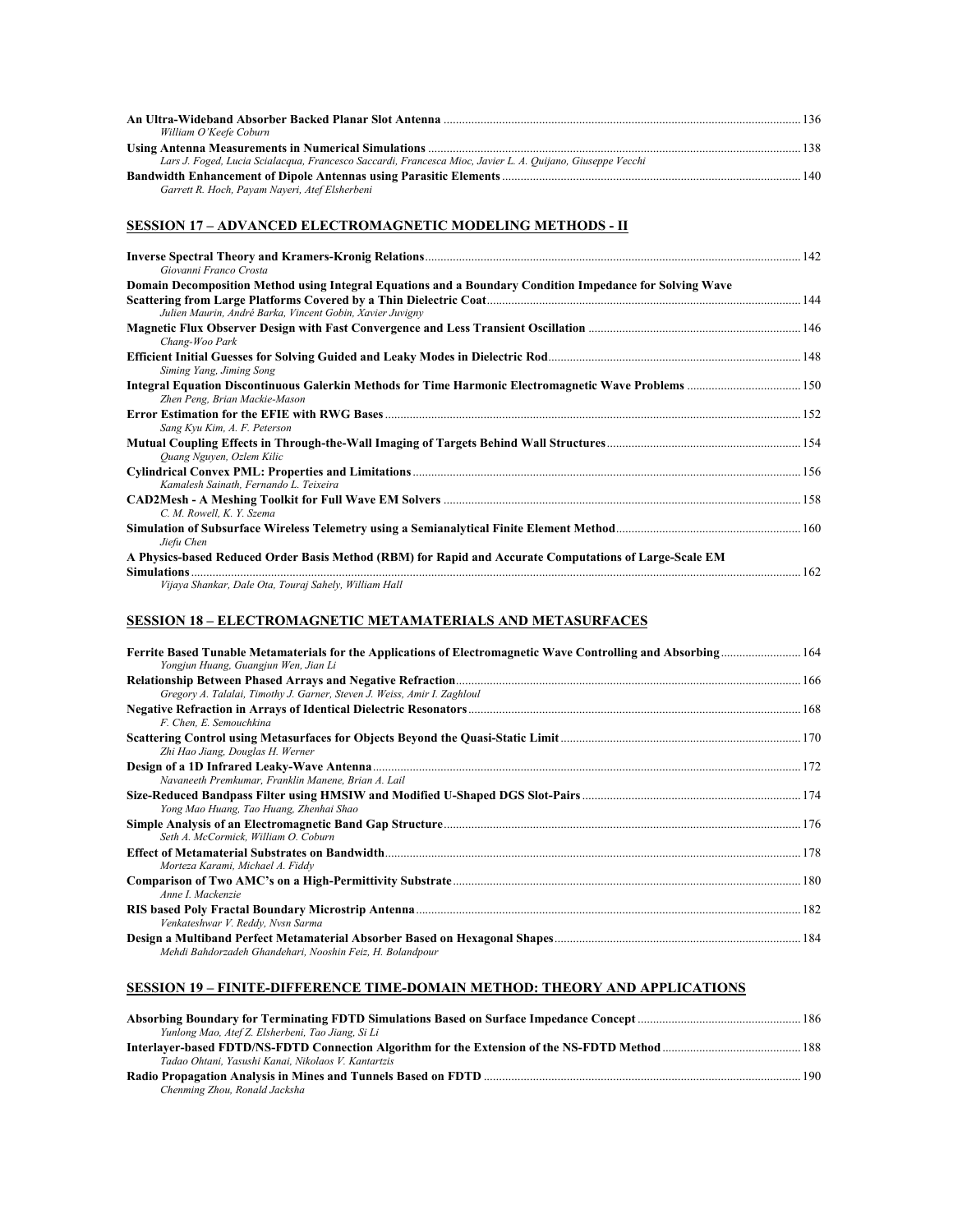| Simulating and Exploring Large-Scale Wave Fields from MPI-Parallel Finite-Difference Time-Domain<br>Simulations of Electromagnetic Wave Propagation using the Maui Framework and Interactive In-Situ |  |
|------------------------------------------------------------------------------------------------------------------------------------------------------------------------------------------------------|--|
|                                                                                                                                                                                                      |  |
| Christoph Statz, Marco Mütze, Sebastian Hegler, Mareike Kühn, Toni Haugwitz, Dirk Plettemeier                                                                                                        |  |
|                                                                                                                                                                                                      |  |
| Christos D. Samolis. Luca Daniel                                                                                                                                                                     |  |
| Lingze Zhang, Yongxing Du, Daocheng Wu                                                                                                                                                               |  |
| Rama Sanjeeva Reddy, D. Vakula, N. V. S. N. Sarma                                                                                                                                                    |  |
| Jiangfan Liu, Yun Fang, Zhongbo Zhu, Xiaoli Xi                                                                                                                                                       |  |

# **SESSION 20 – ADVANCED COMPUTATIONAL TECHNIQUES IN ELECTROMAGNETICS**

| Optimum Positioning of Inductive Components on PCB Designs for EMI Reduction using a 3D Finite Elements      |      |
|--------------------------------------------------------------------------------------------------------------|------|
|                                                                                                              | 202  |
| A. Berzoy, A. A. S. Mohamed, O. A. Mohammed                                                                  |      |
|                                                                                                              | 204  |
| John M. Baden, Victor K. Tripp                                                                               |      |
|                                                                                                              |      |
| Kamalesh Sainath, Fernando L. Teixeira                                                                       |      |
|                                                                                                              |      |
| Numan Unaldi, Mustafa Akbas, M. Serhan Yildiz                                                                |      |
|                                                                                                              |      |
| Andrew F. Peterson                                                                                           |      |
| Three Dimensional Finite Element Analysis for the Study of Voltage Drop Behavior in Zinc Air Batteries Under |      |
|                                                                                                              | .212 |
| Christopher R. Lashway, Osama A. Mohammed                                                                    |      |
|                                                                                                              |      |
| Dandan Wang, Xiaoli Xi, Yurong Pu, Jiangfan Liu                                                              |      |
|                                                                                                              |      |
| M. Bahadorzadeh, H. Bolandpour, Reza Aliakbarzadeh                                                           |      |
|                                                                                                              |      |
| Jame B. Cole, Saswatee Banerjee                                                                              |      |

# **SESSION 21 – EM-SIMULATION-DRIVEN DESIGN: MODELING AND OPTIMIZATION**

| Slawomir Koziel, Adrian Bekasiewicz, Piotr Kurgan                                                                                                           |  |
|-------------------------------------------------------------------------------------------------------------------------------------------------------------|--|
| Fast Microwave Filter Optimization using Adjoint Sensitivities and Variable-Fidelity Electromagnetic Simulations 223<br>Adrian Bekasiewicz, Slawomir Koziel |  |
| Jason G. Crosby, Milo W. Hyde, Michael J. Havrilla                                                                                                          |  |
| A. A. Arkadan, M. Hariri                                                                                                                                    |  |
| Joseph D. Majkowski, Malcolm J. Packer                                                                                                                      |  |
| A. Alemaryeen, S. Noghanian                                                                                                                                 |  |

# **SESSION 22 – MODELLING TECHNIQUES FOR PHOTONIC DEVICES**

| Rapid Simulation-Driven Design Optimization of Photonic Directional Couplers using Variable-Fidelity EM |     |
|---------------------------------------------------------------------------------------------------------|-----|
| Simulations                                                                                             | 233 |
| Adrian Bekasiewicz, Slawomir Koziel                                                                     |     |
|                                                                                                         |     |
| Shaimaa Azzam, S. S. A. Obayya                                                                          |     |
|                                                                                                         |     |
| Mohamed Farhat O. Hameed, S. S. A. Obayya                                                               |     |
|                                                                                                         |     |
| Khaled S. R. Atia, A. M. Heikal, S. S. Obayya                                                           |     |
|                                                                                                         |     |
| Amgad A. El-Mohsen, A. M. Heikal, Salah S. A. Obayya                                                    |     |
|                                                                                                         |     |
| Afaf M. A. Said, A. M. Heikal, S. S. A. Obayya                                                          |     |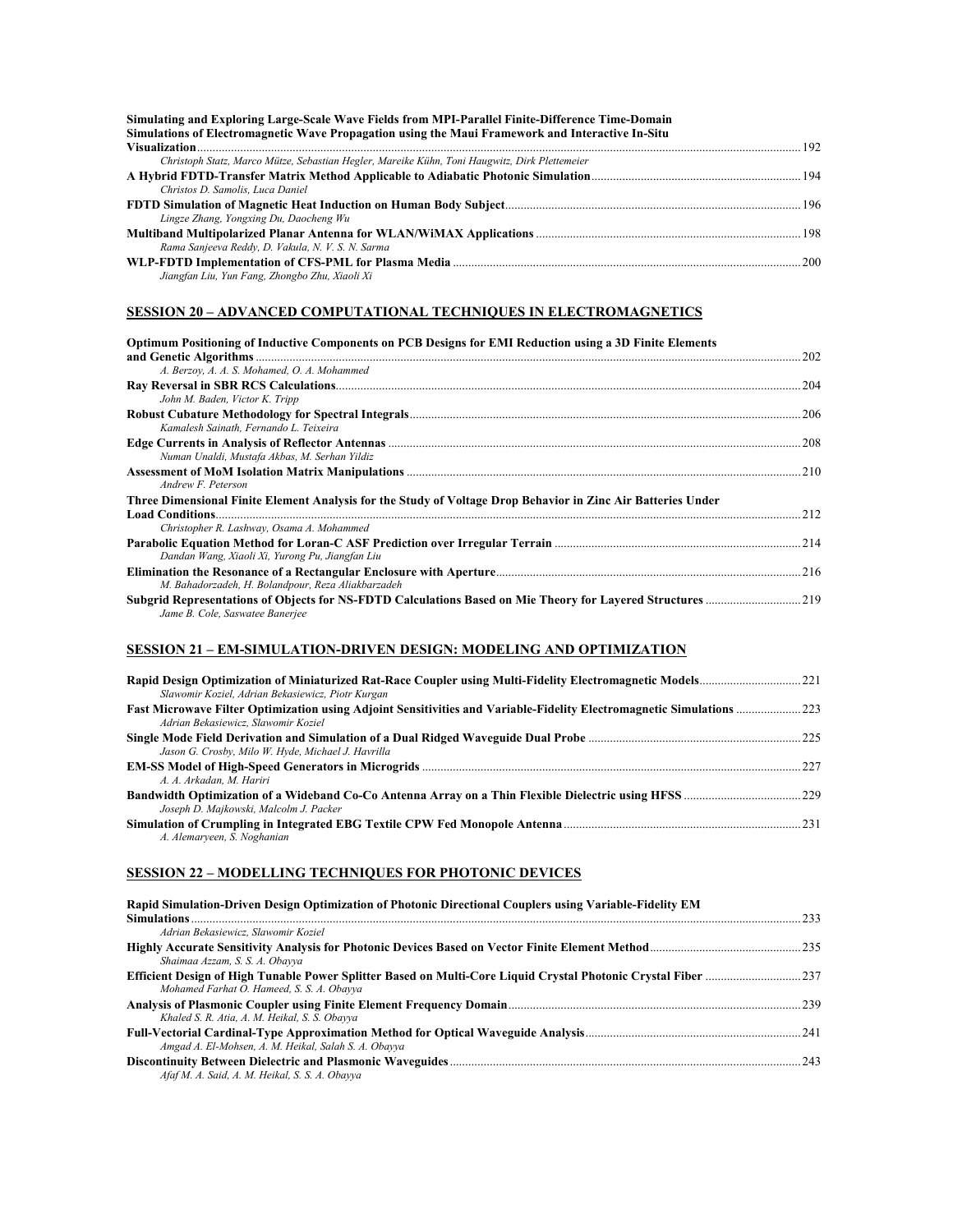# **SESSION 23 – RF/MICROWAVE ELECTROMAGNETICS – COMPUTATIONAL MODELING AND EXPERIMENTS**

| Timothy Wolfe, John Cetnar, Eric Moore, Roger Burchett, Seth Nickolas, Ashley Francis, Derrick Langley, James Petrosky,<br>Andrew Terzuoli, Timothy Zens |     |
|----------------------------------------------------------------------------------------------------------------------------------------------------------|-----|
|                                                                                                                                                          |     |
| Y. Rabobason, M. A. C. Niamien, N. Benjelloun, B. Mirkhaydarov, M. Shkunov, B. Ravelo                                                                    |     |
| Sabir Hussain, Alistair Duffy, Hugh Sasse                                                                                                                |     |
| Steven Weiss, Gregory Mitchell                                                                                                                           |     |
| Atalay Kocakusak, Selcuk Helhel                                                                                                                          |     |
| S. Selim Seker, S. Gokce Ceran, Osman Cerezci, A. Yasin Citkaya                                                                                          |     |
| Ali Frotanpour, Benito Gimeno Martinez, Samaneh Esfandiarpour                                                                                            |     |
| Mahdi Haghzadeh, Craig Armiento, Alkim Akyurtlu                                                                                                          |     |
| Oleksiy Kononenko, Lixin Ge, Kwok Ko, Zenghai Li, Cho-Kuen Ng, Liling Xiao                                                                               |     |
| E. L. Barreto, A. G. D'Assunção, L. M. Mendonça                                                                                                          |     |
| B. Cavalcanti, P. Alves, L. Mendonca                                                                                                                     |     |
| <b>TUTORIALS</b>                                                                                                                                         |     |
| <b>SESSION 25</b>                                                                                                                                        |     |
| Andrew F. Peterson                                                                                                                                       | 267 |

#### **SESSION 26**

|               | 305 |
|---------------|-----|
| Jian-Ming Jin |     |
|               |     |

#### **SESSION 27**

| Douglas H. Werner |  |
|-------------------|--|

#### **SESSION 28**

| Michael Havrilla  |     |
|-------------------|-----|
|                   |     |
| <b>SESSION 29</b> |     |
|                   | 382 |

# **SESSION 30**

*Khaled Elmahgoub* 

| Daniel S. Weile |  |
|-----------------|--|

# **SESSION 31**

|              | Reflectarray Antennas: Theory, Designs, and Applications. |  |
|--------------|-----------------------------------------------------------|--|
| Pavam Naveri |                                                           |  |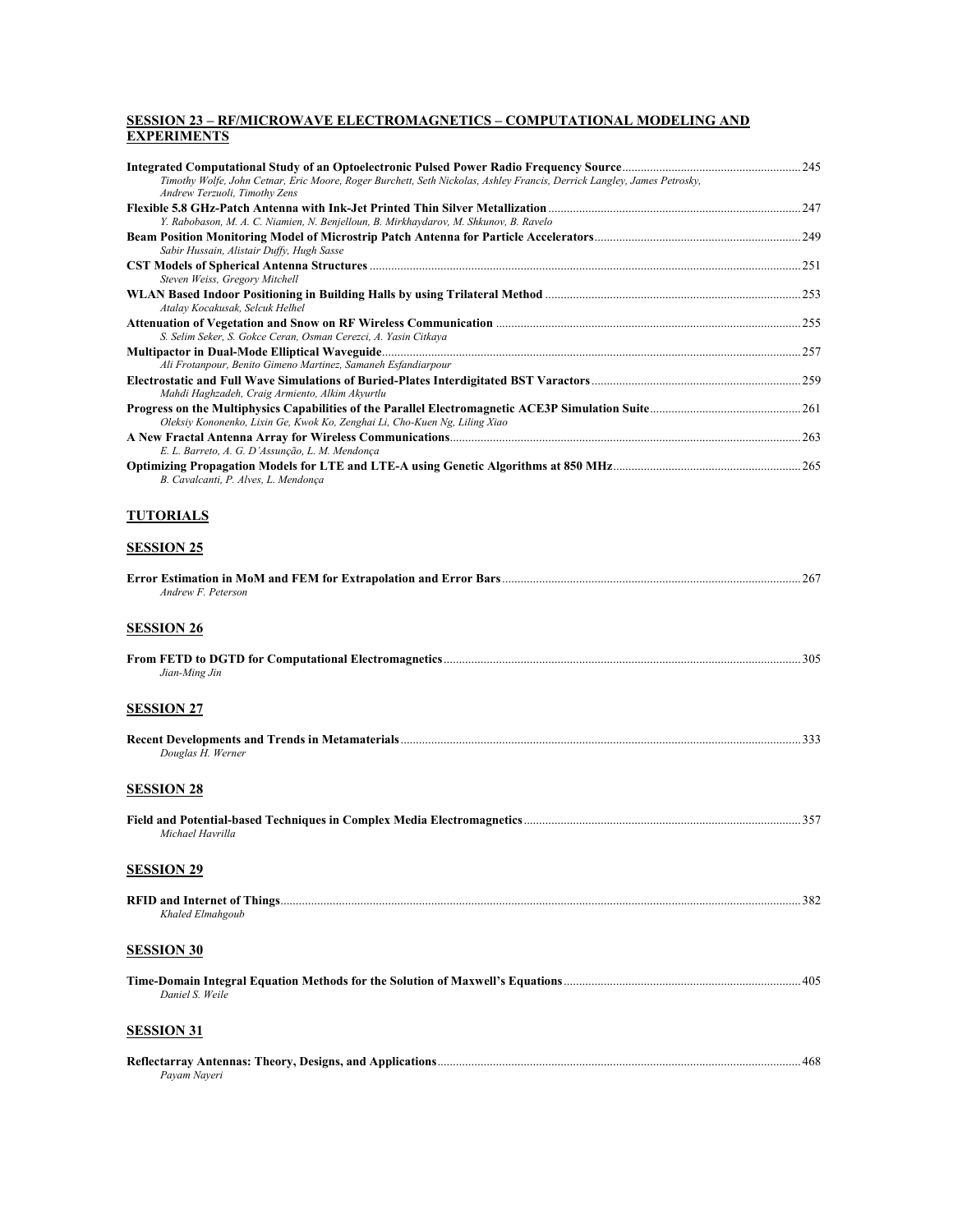# **SESSION 32**

| Alireza Baghai-Wadji<br>Alireza Baghai-Wadji                                                                                         |     |
|--------------------------------------------------------------------------------------------------------------------------------------|-----|
| <b>SESSION 34</b>                                                                                                                    |     |
| M. H. Vogel                                                                                                                          |     |
| <u>SESSION 35</u>                                                                                                                    |     |
| Prabhakar Pathak                                                                                                                     |     |
| <b>VENDOR TUTORIALS</b>                                                                                                              |     |
| <b>SESSION 24</b>                                                                                                                    |     |
| N/A                                                                                                                                  |     |
| <u>SESSION 33</u>                                                                                                                    |     |
| Lars Jacob Foged                                                                                                                     |     |
| <b>SESSION 46</b>                                                                                                                    |     |
| N/A                                                                                                                                  |     |
| <u>SESSION 36 – PLENARY TALK - 5</u>                                                                                                 |     |
| Inkjet-Printed Nanotechnology-enabled Wireless Communication, Sensing and Identification Nodes for Internet of<br>Manos M. Tentzeris |     |
| <b>SESSION 37 – PLENARY TALK - 6</b>                                                                                                 |     |
| Magdy F. Iskander                                                                                                                    |     |
| <u>SESSION 38 – ANTENNA APPLICATIONS - II</u>                                                                                        |     |
| A Compact and Low-Profile Wideband Circularly-Polarized Slot Antenna Fed by Coplanar Waveguide and                                   |     |
| Wenxing Li, Yujing Liu, Zhuqun Zhai, Si Li, Yunlong Mao                                                                              |     |
| N. Teneh, G. Lukovsky, M. R. Rosenkrantz                                                                                             |     |
|                                                                                                                                      |     |
| Wen Zhang, Yingsong Li, Wenhua Yu, Yingdeng Dai                                                                                      |     |
| Khaled Elmahgoub<br>Xinbo Liu, Yingsong Li, Wenhua Yu                                                                                |     |
| <u>SESSION 39 – INVERSE FINITE ELEMENT OPTIMIZATION IN ELECTROMAGNETIC PRODUCT DESIGN</u>                                            |     |
| AND NON-DESTRUCTIVE EVALUATION - I                                                                                                   |     |
| Deduced Order Modeling VEETDEDTD Sekomes for the Ontimized Decisy of 2. D. Nanoenmoeits Structures                                   | 715 |

**Reduced-Order Modeling VFETD/FDTD Schemes for the Optimized Design of 3-D Nanocomposite Structures** ............................715 *Nikolaos V. Kantartzis, Tadao Ohtani, Yasushi Kanai, Theodoros D. Tsiboukis*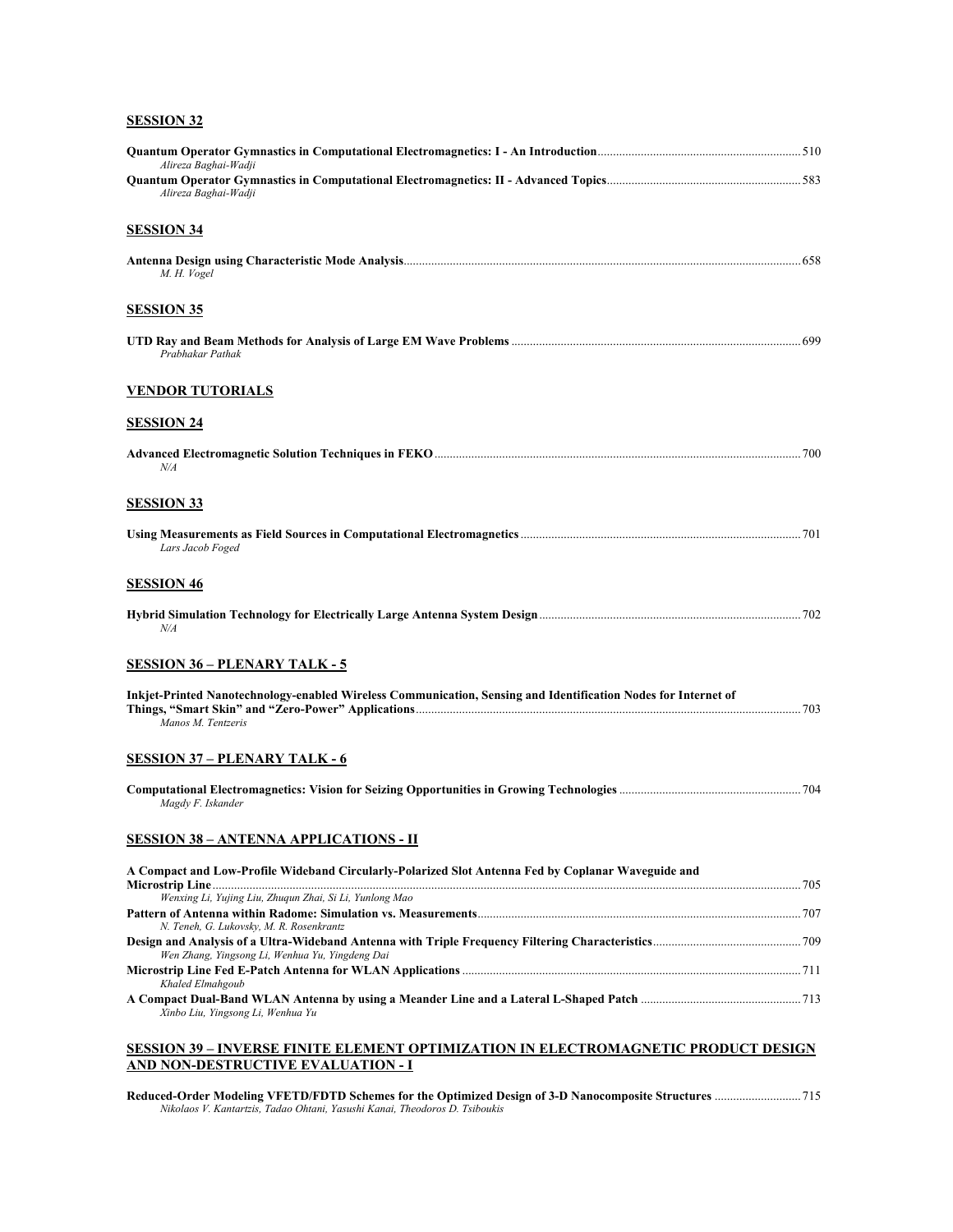| Tommaso Campi, Silvano Cruciani, Francesca Maradei, Mauro Feliziani                                  |                 |
|------------------------------------------------------------------------------------------------------|-----------------|
|                                                                                                      |                 |
| P. Roy Paladhi, A. K. Sinha, A. Tayebi, L. Udpa, A. Tamburrino                                       |                 |
|                                                                                                      |                 |
| S. Sivasuthan, P. Jayakumar, R. Thyagarajan, S. R. H. Hoole                                          |                 |
| <b>SESSION 40 - EM INTERACTIONS WITH BIODIELECTRICS</b>                                              |                 |
| R. A. Petrella, S. Xiao                                                                              |                 |
| MRI Induced Heating for Fully Implanted, Partially Implanted and Minimum Implanted Medical Electrode |                 |
| Leads $\frac{725}{2}$                                                                                |                 |
| Oi Zeng, Jianfeng Zheng, Ji Chen                                                                     |                 |
| P. Thomas Vernier                                                                                    |                 |
| <b>SESSION 41 - EM MODELING USING SONNET - I</b>                                                     |                 |
| Piotr Kurgan, Slawomir Koziel                                                                        |                 |
| E. Emre Guner. Tahsin Durak. Taha Imeci                                                              |                 |
| Hikmet Mangal, Tahsin Durak, Taha Imeci                                                              |                 |
| Sohin R. Patel. Claudio M. Montiel                                                                   |                 |
| Peyman Mahouti, Mehmet Ali Belen, Hakan Pasa Partal, Salih Demirel, Filiz Günes                      |                 |
| <b>SESSION 42 - ANTENNA APPLICATIONS - III</b>                                                       |                 |
|                                                                                                      |                 |
| Binbin Yang, Jacob J. Adams                                                                          |                 |
| Wenxing Li, Lei Bao, Zhuqun Zhai, Yingsong Li, Si Li                                                 |                 |
|                                                                                                      |                 |
| Volkan Akan, Süleyman Köse, Lokman Kuzu                                                              |                 |
| $\mathbf{r}$ are not in the $\mathbf{r}$                                                             | $\sim$ 4 $\sim$ |

#### **An Antenna Array for Ku Band Satellite Reception**..................................................................................................................................745 *Ahmet F. Yagli, Mesut Gokten, Lokman Kuzu, Hasan H. Ertok, Senol Gulgonul*

#### **SESSION 43 – INVERSE FINITE ELEMENT OPTIMIZATION IN ELECTROMAGNETIC PRODUCT DESIGN AND NON-DESTRUCTIVE EVALUATION - II**

| Victor U. Karthik, Thavappiragsam Mathialakan, Paramsothy Jayakumar, Ravi S. Thyagarajan, S. R. H. Hoole               |  |
|------------------------------------------------------------------------------------------------------------------------|--|
|                                                                                                                        |  |
| Zhivi Su, Antonello Tamburrino, Salvatore Ventre, Lalita Udpa, Satish Udpa                                             |  |
|                                                                                                                        |  |
| Hamza Boudjefdjouf, Houssem R. E. H. Bouchekara, Rabia Mehasni, Mostafa K. Smail, Antonio Orlandi, Francesco De Paulis |  |
| Optimum Positioning of Inductive Components on PCB Designs for EMI Reduction using a 3D Finite Elements                |  |
|                                                                                                                        |  |
| A. Berzov. A. A. S. Mohamed. O. Mohammed                                                                               |  |

# **SESSION 44 – SENSORS AND IMAGING APPLICATIONS**

| K. Buchanan, G. Huff                                 |  |
|------------------------------------------------------|--|
|                                                      |  |
| Maokun Li, Aria Abubakar, Tarek M. Habashy           |  |
|                                                      |  |
| T. Grabow, S. Karimkashi, G. Zhang                   |  |
|                                                      |  |
| N. Korkut Uluaydin, S. Selim Seker, A. Yasin Citkaya |  |
|                                                      |  |
| Can Suer, Ibrahim Akduman                            |  |